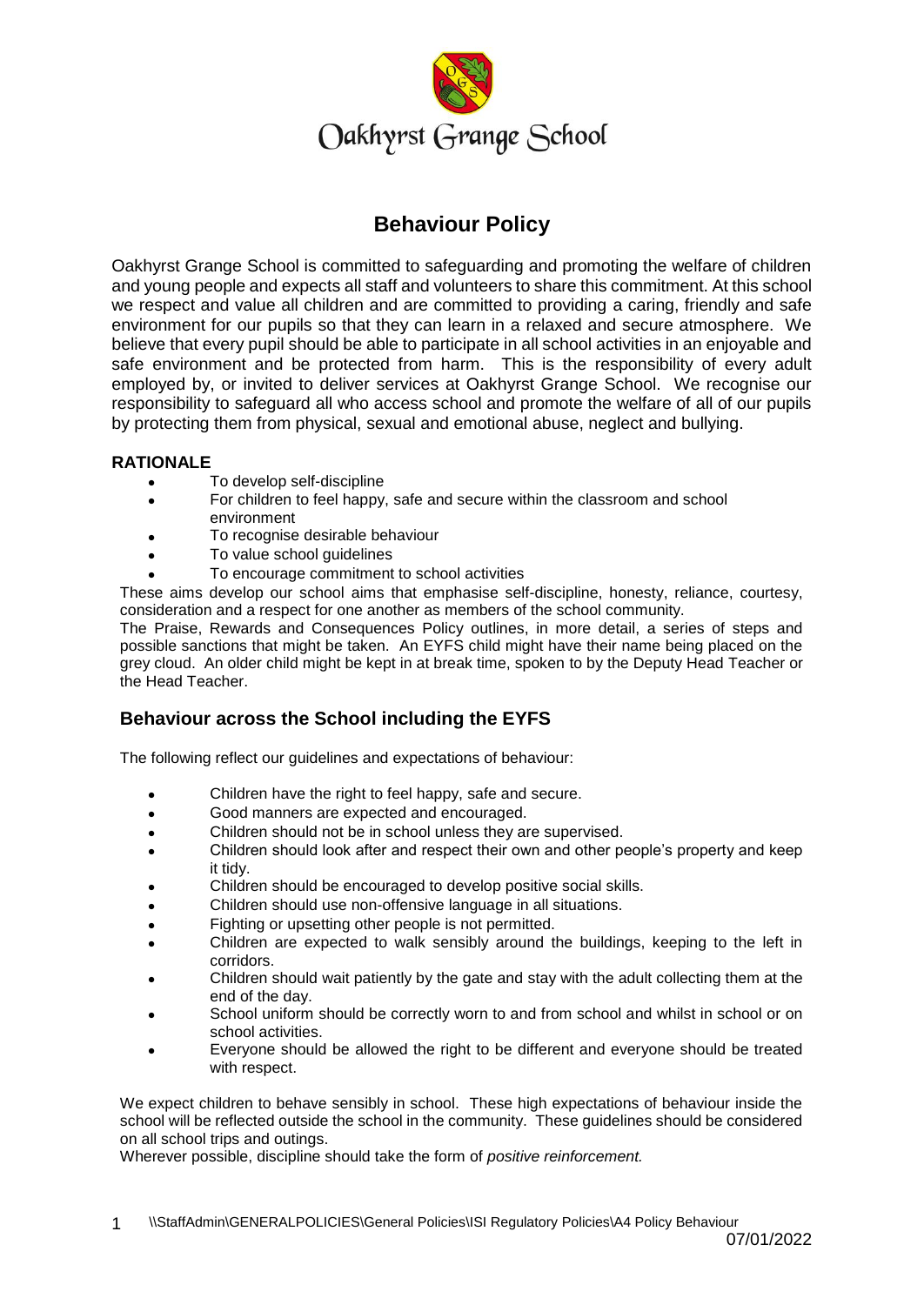## **Reward System**

The reward system includes the use of the Achievement Board, Certificates of Merit, Sport's awards, stickers and House points. Teachers will award certificates of merit to pupils for examples of good work or behaviour. Wednesday morning assemblies provide an opportunity to publicly award these and any other Achievements. Certificates are given for achievement, quality of work, courtesy and helpfulness, and at the discretion of the teacher/member of staff. Children are placed in one of two houses in the school Hillside (red) and Stanstead (yellow). The houses compete in sporting and achievement competitions.

Children may be awarded House points that are recorded in the back of their homework diary. Similarly to Certificates of Merit, House points are awarded for a variety of reasons. All staff award House Points. Pupils that achieve 25, 50, 75, 100, 125 and 150 house points receive a signed certificate. A yellow or red house point star badge is awarded for achieving 100 house points and a gold star badge is presented for achieving 150 house points. All of these awards are presented in the Giving Out Assembly.

A house point can also be deducted consequently (see Praise, Rewards and Consequences Policy).

The results of the competitions are announced termly and at the annual Prize Giving.

All teachers discuss social and moral issues with their classes as part of their pastoral duties. These principles are also dealt with as a school during assemblies.

The whole school PSHE programme encompasses the promotion of self-esteem and social skills.

## **Bullying and persistent anti-social behaviour**

Bullying and persistent anti-social behaviour are unacceptable.

Children who use physical violence will be withdrawn from the playground and referred to a suitable member of staff. After investigation a note of the incident will be made and suitable action taken. This might take the form of the parents being telephoned immediately and invited into the school to discuss the situation.

It is important to implement the school's E-Safety Policy in respect of certain aspects of bullying or antisocial behaviour.

In a case of persistent anti-social behaviour all parties are brought in to discuss the issue, notes are made and any decisions will be recorded. Parents of both parties will be contacted and informed of any action taken. Members of staff will be notified. Sanctions that the School may employ include: the loss of house points or the loss of play time for misdemeanours. For more serious offences, sanctions might include internal isolation for part of a day or for a whole day. The next level of sanction would be temporary exclusion for one day rising to a two or three day temporary exclusion. The final sanction would result in permanent exclusion.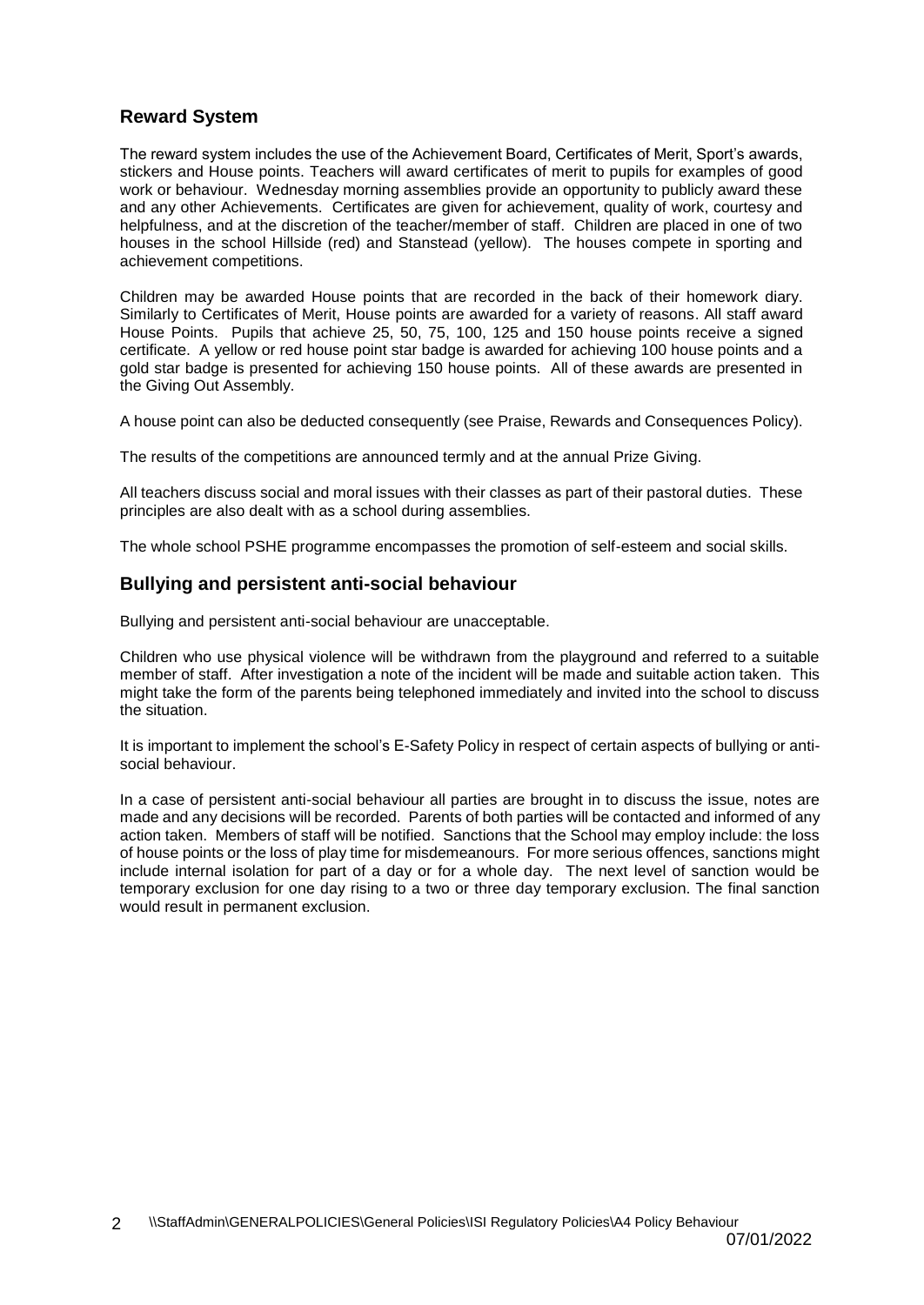The Head Teacher will keep a log of significant behavioural issues after consultation with staff.

The Praise, Rewards and Consequences Policy outlines, in more detail, a series of steps and possible sanctions that might be taken. An EYFS child might have their name being placed on the grey cloud. An older child might be kept in at break time, spoken to by the Deputy Head or the Head Teacher.

The issues relating to Bullying and Anti- Social behaviour will be covered by the PSHE programme.

The EYFS setting will allow for a daily and constant free flow of dialogue between staff and parents in order to keep an open communication about behaviour. Most incidents of a routine nature will be dealt with internally, although staff are encouraged to keep parents informed as fully as possible. Parents will be informed about any incident wherein inappropriate behaviour has resulted in the need for intervention by a senior member of staff. Where physical restraint has been necessary parents will be notified the same day or as soon as is reasonably practical.

The School does not threaten or use corporal punishment.

The ultimate aim in dealing with all negative behavioural matters is to find reconciliation and a positive way forward.

#### **Dealing with Major Misdemeanours**

Please refer closely to the School's Anti-Bullying Policy as it applies to this section of the Behavioural Policy**.** 

Minor misdemeanours may result in loss of free time, or detention. Repetition of poor behaviour may result in a pupil's or pupils' withdrawal from class to work in supervised isolation and parents will be informed. A planned way forward will be agreed upon as a result of this meeting. Subsequent poor behaviour might lead to the removal of the child from the school for a fixed period and Governors will be informed. The consequence of future misconduct could be permanent exclusion, although the option of a fixed term exclusion will be used at the discretion of the Head Teacher.

Examples of major misdemeanours include:

- A serious incident, such as a violent, physical attack or victimisation.
- Bullvina.
- **Seriously and continually disrupting other pupils' ability to work.**
- Persistent anti-social behaviour.
- Endangering the safety of others.
- Seriously and continually disobeying school guidelines.

#### **Communication**

It is of paramount importance that school and parents work closely to clarify areas of discipline, rules and general awareness of what is acceptable and unacceptable behaviour.

Methods of communication include Reading and Homework Diaries, appointments and parents' evenings.